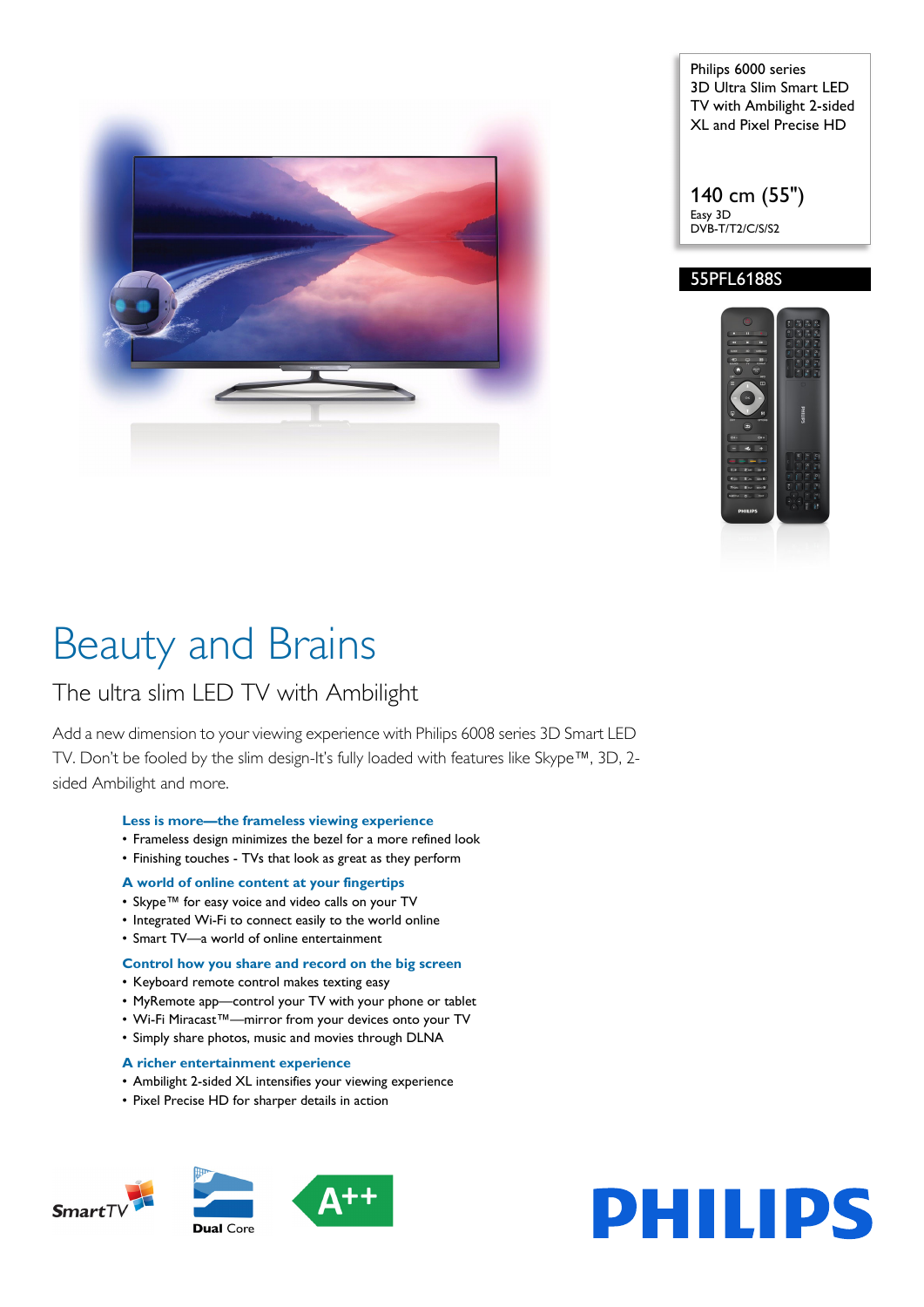## **Highlights**

#### **Frameless design**

Sleek. Minimalist. Discreet. Beautifully crafted from a seamless piece of high quality glass. Edged with an ultra thin metal bezel outer wrap. Designed to integrate seamlessly into any décor.

#### **Authentic materials**

Your home represents your style. Which is why we chose subtle, sophisticated colors and finishes combined with authentic quality materials such as aluminum and steel in our designs, so that our televisions blend seamlessly with your decor.

## **Skype™ TV video calls\***

Add a new dimension to your calls and share experiences with the people that matter to you, wherever they are. With Skype™ on your TV, make voice and video calls from your living room. Just plug the optional Philips TV camera (PTA317) into your TV and enjoy excellent video and sound quality from the comfort of your couch.

## **Integrated Wi-Fi**

Integrated Wi-Fi on your Philips Smart TV makes connecting to your home network quick and easy, allowing you to access a world of content or share wirelessly at home.

## **Smart TV online apps**

Explore the boundaries that lie beyond traditional TV. Rent and stream movies, videos, games and more, directly onto your TV from online video stores. Watch catch-up TV from your favorite channels and enjoy a rich selection of online apps with Smart TV. Connect to family and friends with Skype™ or social networking. Or... just browse the Internet!

## **Keyboard remote control**

Take control. Our totally intuitive remote control has all the usual perks like cursor keys, volume control and short cut buttons. Flip the remote over to access a full keyboard for easy text entry in any situation. Best of all, our

intelligent remote has gyroscopic sensors, so it knows up from down—which means you can text without worrying about changing channels.

## **Wi-Fi Miracast™\***

Watch what you want, where you want, when you want. Mirror the content on your devices and view it on the big screen. Share photos from your smartphone, laptop screen and more. Connections are easy to set up and the technology works across multiple devices.

## **SimplyShare TV**

Share photos, music, videos and movies through DLNA using your smartphone, tablet or computer and enjoy them on the big screen. Sharing made simple.

## **MyRemote\***

Control your TV and record on the go without a remote control using one easy app. Transform your tablet or smart phone into a universal remote with all the options of your original remote plus extra features like text entry. The SimplyShare function beams content onto your TV. Push digital broadcast TV onto your devices using the Wi-Fi smart screen. Stay up to date by recording your favorite programs on-the-go using MyRemote recording. Simply flip through the content on the TV Program Guide to choose which shows to record and view later. A Smart TV deserves a truly smart app.

## **Ambilight 2-sided XL**

This patented Philips technology makes your screen seem wider—and your viewing experience more immersive— by projecting an extra wide glow from two-sides of the TV screen onto the surrounding wall. The color automatically adjusts to match the TV picture. Thanks to a wall-adaptive function, the color of the light is perfectly aligned with the TV picture, regardless of the wall color. You can customize the experience using various settings to suit your viewing preferenc.

### **Pixel Precise HD**

Building on our successful Pixel Plus foundation, we've elevated high definition picture quality to the next level. Using Super Resolution technology with 4 trillion colors we deliver the best Full HD TV picture quality regardless of the content. So whether you watch a video online or a high quality Blu-ray movie—you'll enjoy them both.



## **Smart TV**

Smart TV-a world of online apps, videos to rent and catch-up Explore the boundaries that lie beyond traditional TV. Rent and stream movies, videos, games and more, directly onto your TV from online video stores. Watch catch-up TV from your favorite channels and enjoy a rich selection of online apps with Smart TV. Connect to family and friends with Skype™ or social networking. Or... just browse the Internet!



#### **Dual Core**

Dual Core processor for super-fast smart functionality.

Philips TV's feature a dual-core processor with Smart TV functionality that's fast and intuitive to use. It increases overall speed for programs allowing parallel computing across many applications, so you can make video calls, watch TV and chat super fastall at the same time on your TV!